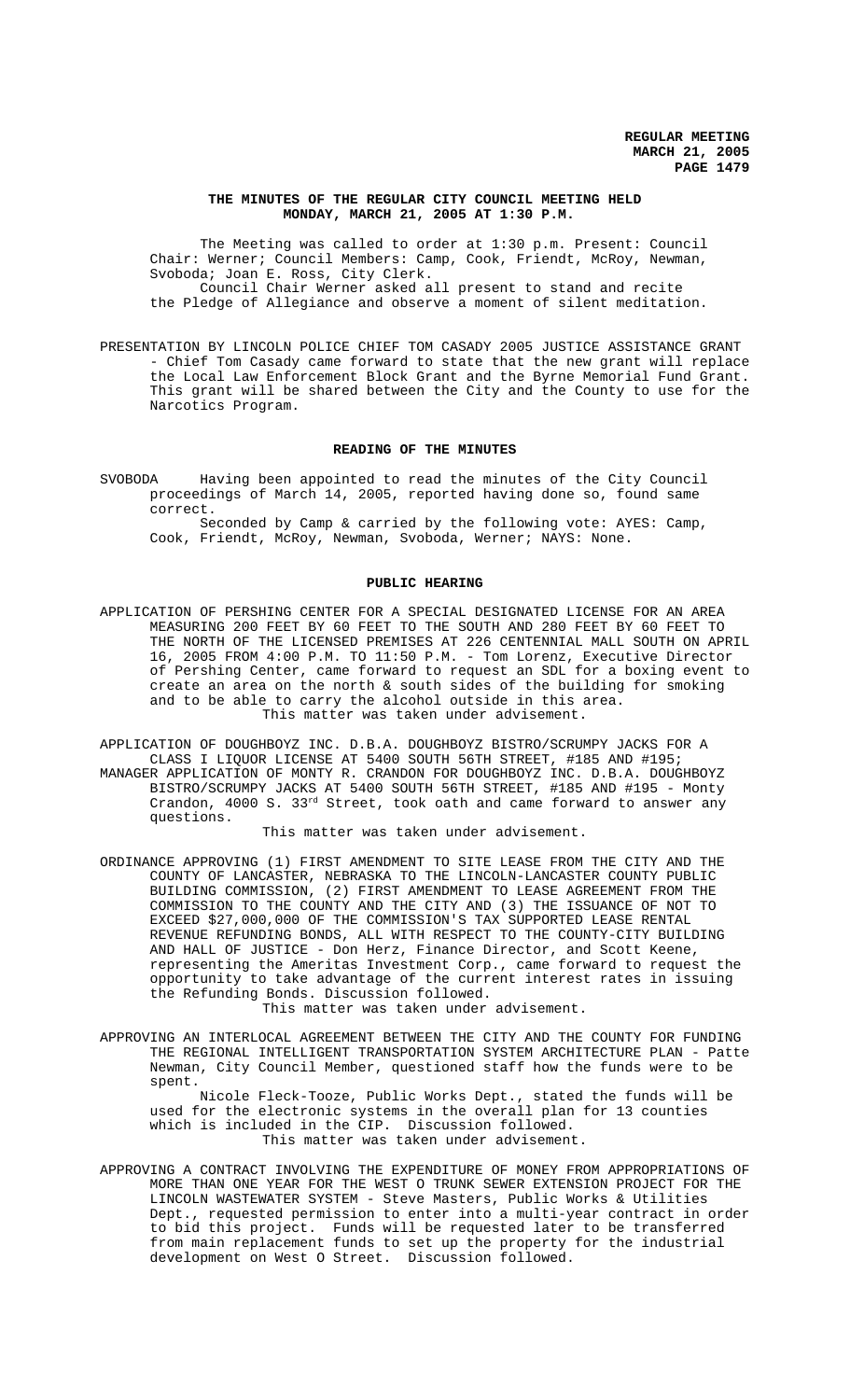Gary Brandt, Public Works/Wastewater Dept., came forward to state the approximate locations to be served by this pipeline from approximately the SW 40<sup>th</sup> St. where the BNSF yards are to the west and to the north and ends approximately at  $56^{th}$  St. and I-80. Darl Naumann, City-County Economic Development, came forward to state there has been interest in this property because it is close to the Interstate, however, there was not any sewer or water at this location at that time. Discussion followed. Don Wesely, representing Lincoln Poultry and Nebraska Machinery, stated they own property west of NW 56<sup>th</sup> St. which is west of Crete Carriers and are very much interested in having the sewer extended so they can possibly relocate to this property. Discussion followed. This matter was taken under advisement. APPROVING A TRANSFER OF APPROPRIATIONS IN THE AMOUNT OF \$25,000.00 FROM CONTINGENCY, GENERAL FUND, ACCOUNT 18001.9200 TO STARTRAN FLEET/TRANSFERS IN, ACCOUNT 79500.9100 FOR THE RIDE FOR FIVE PROGRAM - Lois Newman, South 18<sup>th</sup> St., came forward in support. Beatty Brasch, Executive Director of Center for People in Need, came forward in support. Jim Blue, President of Cedars Youth Services, came forward in support. Discussion followed. Judy Timperley, The Salvation Army, came forward in support. Jacque Reese, Director of Good Neighbor Community Center, came forward in support. Discussion followed. Rick Carter, Executive Director of Human Services Federations of Lincoln and Lancaster County, came forward in support. Karen Jordan Anderson, Director of the Individual and Family Support Services Program for The ARC of Lincoln Lancaster County, came forward in support. Renee Dozier, Executive Director of Families First and Foremost, came forward in support. Jim Johnson, 1201 Berkshire Court #36, came forward in support. Autumn Bellin, Individual and Family Support Service Program Coordinator of The Arc of Lincoln Lancaster County, came forward in support. Teri Roberts, Executive Director of The Arc Lincoln, came forward in support. Kim Bro, HUB, 727 S. 9<sup>th</sup> St., came forward in support. Susan Scott, Executive Director of the YWCA, came forward in support. Mike Morosin, 2055 S St., came forward in support. Discussion followed. Larry Worth, Transit Manager of StarTran, came forward to answer questions. Discussion followed This matter was taken under advisement. **\*\* END OF PUBLIC HEARING \*\* MISCELLANEOUS BUSINESS - NONE COUNCIL ACTION LIQUOR RESOLUTIONS** APPLICATION OF PERSHING CENTER FOR A SPECIAL DESIGNATED LICENSE FOR AN AREA

MEASURING 200 FEET BY 60 FEET TO THE SOUTH AND 280 FEET BY 60 FEET TO THE NORTH OF THE LICENSED PREMISES AT 226 CENTENNIAL MALL SOUTH ON APRIL<br>16, 2005 FROM 4:00 P.M. TO 11:50 P.M. - CLERK read the following 16, 2005 FROM 4:00 P.M. TO 11:50 P.M. resolution, introduced by Jon Camp, who moved its adoption for approval:<br>A-83244 BE IT RESOLVED by the City Council of the City of Lincoln, BE IT RESOLVED by the City Council of the City of Lincoln, Nebraska:

That after hearing duly had as required by law, consideration of the facts of this application, the Nebraska Liquor Control Act, and the pertinent City ordinances, the City Council recommends that the application of Pershing Center for a Special Designated License to cover an area measuring 200 feet by 60 feet to the south and 280 feet by 60 feet to the north at 226 Centennial Mall South, Lincoln, Nebraska, on the 16th day of April, 2005 between the hours of 4:00 p.m. and 11:50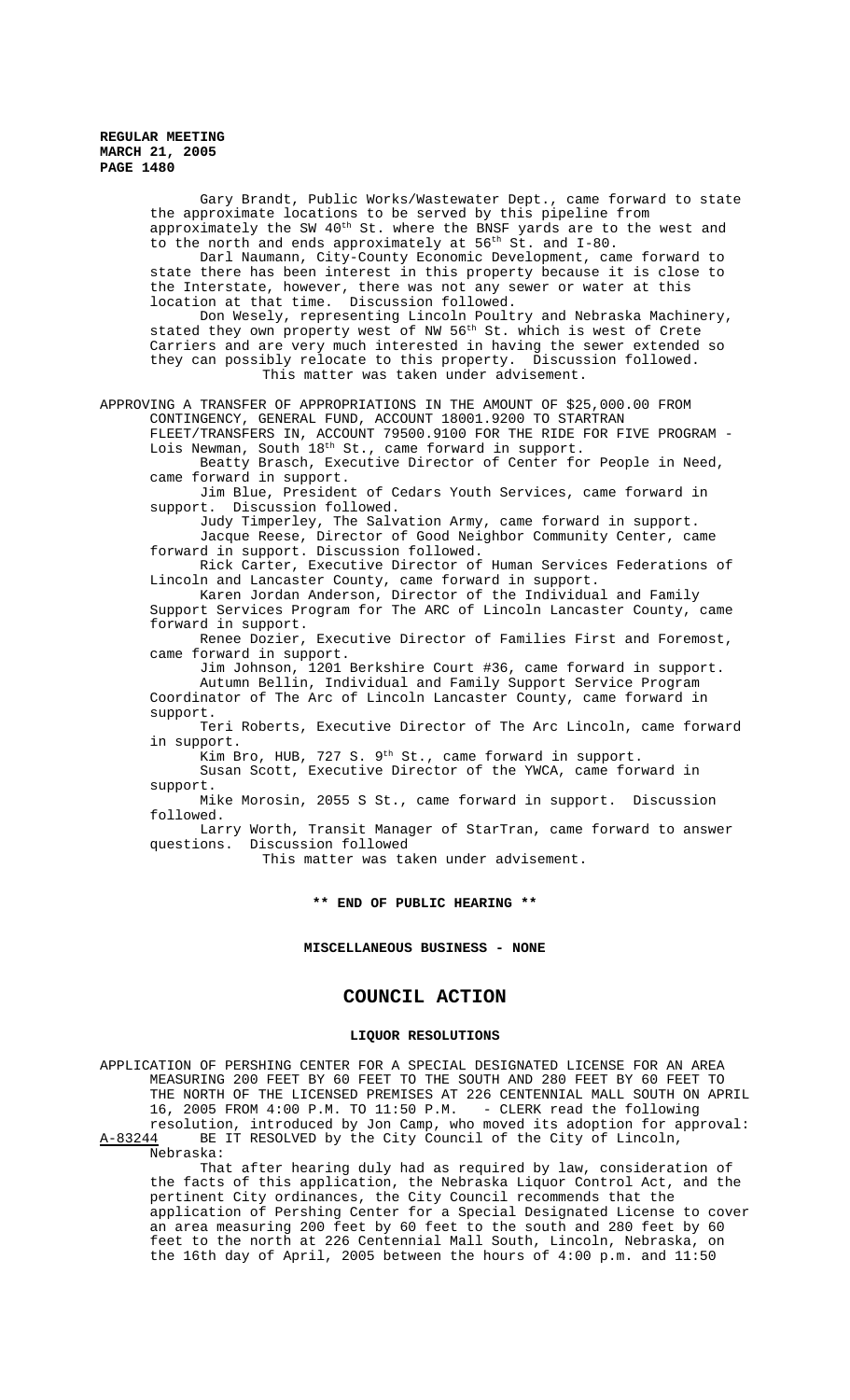p.m., be approved with the condition that the premise complies in every respect with all City and State regulations and with the following requirements:

1. Identification to be checked, wristbands required on all

- parties wishing to consume alcohol.
- 2. Adequate security shall be provided for the event.
- 3. The area requested for the permit shall be separated from the public by a fence or other means.
- 4. Responsible alcohol service practices shall be followed.

BE IT FURTHER RESOLVED the City Clerk is directed to transmit a copy of this resolution to the Nebraska Liquor Control Commission.

Introduced by Jon Camp

Seconded by Svoboda & carried by the following vote: AYES: Camp, Cook, Friendt, McRoy, Newman, Svoboda, Werner; NAYS: None.

APPLICATION OF DOUGHBOYZ INC. D.B.A. DOUGHBOYZ BISTRO/SCRUMPY JACKS FOR A CLASS I LIQUOR LICENSE AT 5400 SOUTH 56TH STREET, #185 AND #195 - CLERK read the following resolution, introduced by Jon Camp, who moved its

adoption for approval:<br>A-83245 BE IT RESOLVED by BE IT RESOLVED by the City Council of the City of Lincoln, Nebraska:

That after hearing duly had as required by law, consideration of the facts of this application, the Nebraska Liquor Control Act, and the pertinent City ordinances, the City Council recommends that the .<br>application of DoughBoyz Inc. dba DoughBoyz Bistro/Scrumpy Jacks for a Class "I" liquor license at 5400 South 56th Street, #185 and #195, Lincoln, Nebraska, for the license period ending April 30, 2005, be approved with the condition that the premise complies in every respect with all city and state regulations. The City Clerk is directed to transmit a copy of this resolution to the Nebraska Liquor Control Commission.

Introduced by Jon Camp Seconded by Svoboda & carried by the following vote: AYES: Camp, Cook, Friendt, McRoy, Newman, Svoboda, Werner; NAYS: None.

- MANAGER APPLICATION OF MONTY R. CRANDON FOR DOUGHBOYZ INC. D.B.A. DOUGHBOYZ BISTRO/SCRUMPY JACKS AT 5400 SOUTH 56TH STREET, #185 AND #195 - CLERK read the following resolution, introduced by Jon Camp, who moved its
- adoption for approval:<br>A-83246 WHEREAS, DoughBo WHEREAS, DoughBoyz Inc. dba DoughBoyz Bistro/Scrumpy Jacks located at 5400 S. 56th Street, #185 and #195, Lincoln, Nebraska has been approved for a Retail Class "I" liquor license, and now requests that Monty R. Crandon be named manager;

WHEREAS, Monty R. Crandon appears to be a fit and proper person to manage said business.

NOW, THEREFORE, BE IT RESOLVED by the City Council of the City of Lincoln, Nebraska:

That after hearing duly had as required by law, consideration of the facts of this application, the Nebraska Liquor Control Act, and the pertinent City ordinances, the City Council recommends that Monty R.<br>Crandon be approved as manager of this business for said licensee. The Crandon be approved as manager of this business for said licensee. City Clerk is directed to transmit a copy of this resolution to the Nebraska Liquor Control Commission.

Introduced by Jon Camp Seconded by Svoboda & carried by the following vote: AYES: Camp, Cook, Friendt, McRoy, Newman, Svoboda, Werner; NAYS: None.

#### **ORDINANCES - 2ND READING**

- STREET NAME CHANGE 05001 RENAMING EXBURY ROAD AS EXBURY COURT LOCATED SOUTH FROM MONARCH CIRCLE AND GENERALLY LOCATED AT EXBURY ROAD AND THOMPSON CREEK BOULEVARD - CLERK read an ordinance, introduced by Ken Svoboda, changing the name of Exbury Road south from Monarch Circle to Exbury Court generally located at Exbury Road and Thompson Creek Boulevard, as recommended by the Street Name Committee, the second time.
- ORDINANCE APPROVING (1) FIRST AMENDMENT TO SITE LEASE FROM THE CITY AND THE COUNTY OF LANCASTER, NEBRASKA TO THE LINCOLN-LANCASTER COUNTY PUBLIC BUILDING COMMISSION, (2) FIRST AMENDMENT TO LEASE AGREEMENT FROM THE COMMISSION TO THE COUNTY AND THE CITY AND (3) THE ISSUANCE OF NOT TO EXCEED \$27,000,000 OF THE COMMISSION'S TAX SUPPORTED LEASE RENTAL REVENUE REFUNDING BONDS, ALL WITH RESPECT TO THE COUNTY-CITY BUILDING AND HALL OF JUSTICE - CLERK read an ordinance, introduced by Ken Svoboda, approving (A) a first amendment to site lease among the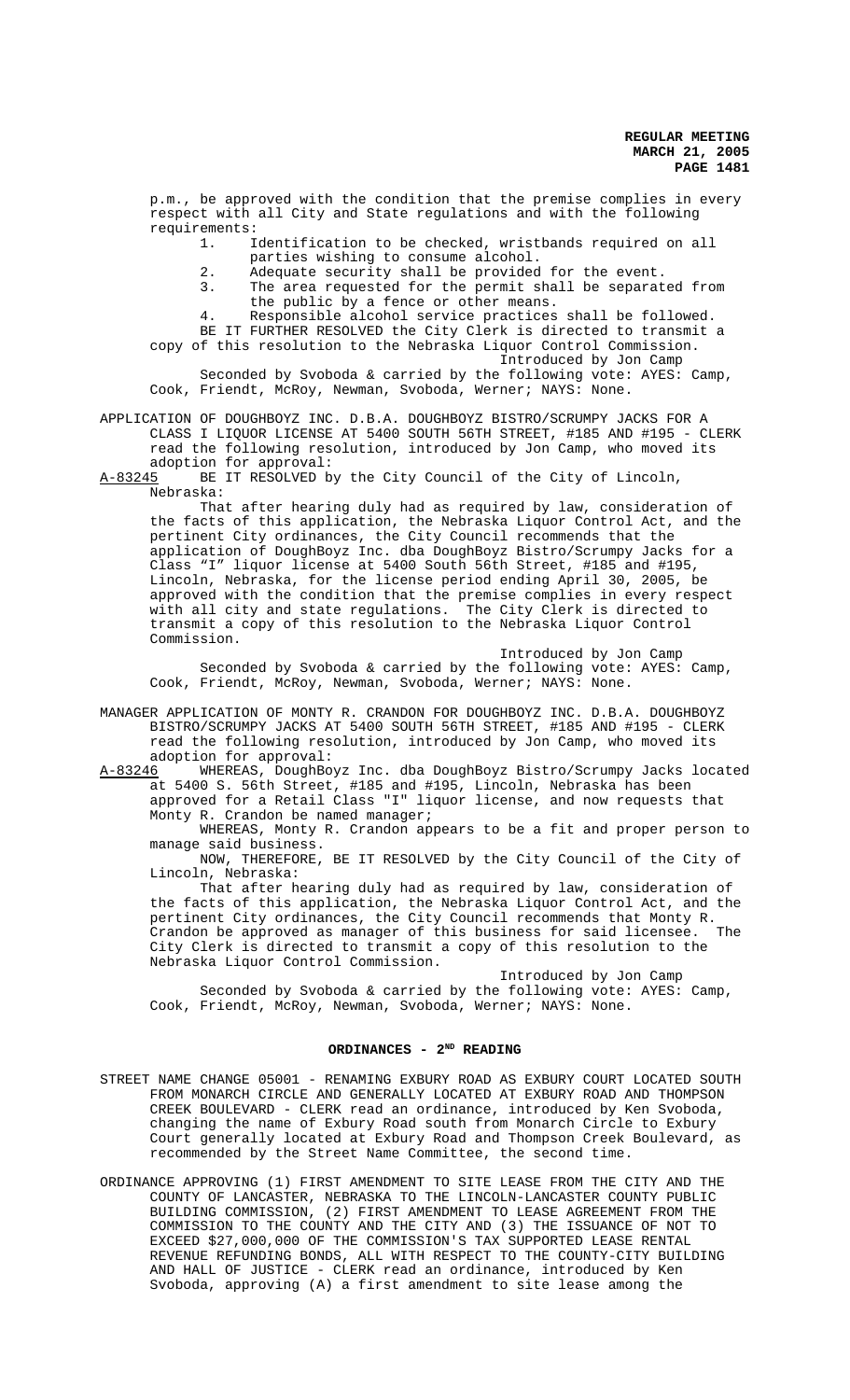Lincoln-Lancaster County Public Building Commission, as lessee, and the City and the County of Lancaster, Nebraska, jointly, as lessor, (B) a first amendment to lease agreement among the City and the County, jointly, as lessee, and the commission, as lessor, and (C) the issuance of not to exceed \$27,000,000 in aggregate principal amount of the commission's tax supported lease rental revenue refunding bonds; and related matters, the second time.

### **RESOLUTIONS**

APPOINTING LARRY ANDERSON TO THE COMMUNITY FORESTRY ADVISORY BOARD TO FILL AN UNEXPIRED THREE-YEAR TERM EXPIRING AUGUST 17, 2006 - CLERK read the following resolution, introduced by Ken Svoboda, who moved its adoption: A-83247 BE IT RESOLVED by the City Council of the City of Lincoln,

Nebraska:

That the appointment of Larry Anderson to the Community Forestry Advisory Board to fill an unexpired three-year term expiring August 17, 2006 is hereby approved.

Introduced by Ken Svoboda Seconded by Friendt & carried by the following vote: AYES: Camp, Cook, Friendt, McRoy, Newman, Svoboda, Werner; NAYS: None.

APPOINTING WILLIAM J. HABERLAN TO THE VETERANS MEMORIAL GARDEN ADVISORY COUNCIL TO FILL AN UNEXPIRED THREE-YEAR TERM EXPIRING NOVEMBER 1, 2006 - CLERK read the following resolution, introduced by Ken Svoboda, who

moved its adoption:<br>A-83248 BE IT RESOLVE BE IT RESOLVED by the City Council of the City of Lincoln, Nebraska:

That the appointment of William J. Haberlan to the Veterans Memorial Garden Advisory Council to fill an unexpired three-year term expiring November 1, 2006 is hereby approved.

Introduced by Ken Svoboda Seconded by Friendt & carried by the following vote: AYES: Camp, Cook, Friendt, McRoy, Newman, Svoboda, Werner; NAYS: None.

REAPPOINTING CHARLENE GONDRING, DR. AMEETA MARTIN, DR. JOHN HANSEN AND DR. DALE MICHELS TO THE EMERGENCY MEDICAL SERVICES BOARD FOR THREE-YEARS TERMS EXPIRING MARCH 28, 2008 - CLERK read the following resolution,

introduced by Ken Svoboda, who moved its adoption:<br>A-83249 BE IT RESOLVED by the City Council of the Ci BE IT RESOLVED by the City Council of the City of Lincoln, Nebraska:

That the reappointment of Charlene Gondring, Dr. Ameeta Martin, Dr. John Hansen, and Dr. Dale Michels to the Emergency Medical Services Board for three-year terms expiring March 28, 2008 is hereby approved. Introduced by Ken Svoboda Seconded by Friendt & carried by the following vote: AYES: Camp,

Cook, Friendt, McRoy, Newman, Svoboda, Werner; NAYS: None. APPROVING AN INTERLOCAL AGREEMENT BETWEEN THE CITY AND THE COUNTY FOR FUNDING

THE REGIONAL INTELLIGENT TRANSPORTATION SYSTEM ARCHITECTURE PLAN - CLERK read the following resolution, introduced by Ken Svoboda, who moved its

adoption:<br><u>A-83250</u> BE BE IT RESOLVED by the City Council of the City of Lincoln, Nebraska:

That the attached Interlocal Agreement for Regional Intelligent Transportation System Architecture Plan, City Project #700116, between the City of Lincoln and Lancaster County, to describe projects for technologies, interagency collaboration, communication and technical integration for improving transportation safety, efficiency and security, upon the terms and conditions set forth in said Agreement, which is attached hereto marked as Attachment "A", is hereby approved and the Mayor is authorized to execute the same on behalf of the City of Lincoln.

The City Clerk is directed to forward the fully executed originals of said Agreement to Trish Owen for placement on the Lancaster County Board agenda.

Introduced by Ken Svoboda Seconded by Camp & carried by the following vote: AYES: Camp, Cook, Friendt, McRoy, Newman, Svoboda, Werner; NAYS: None.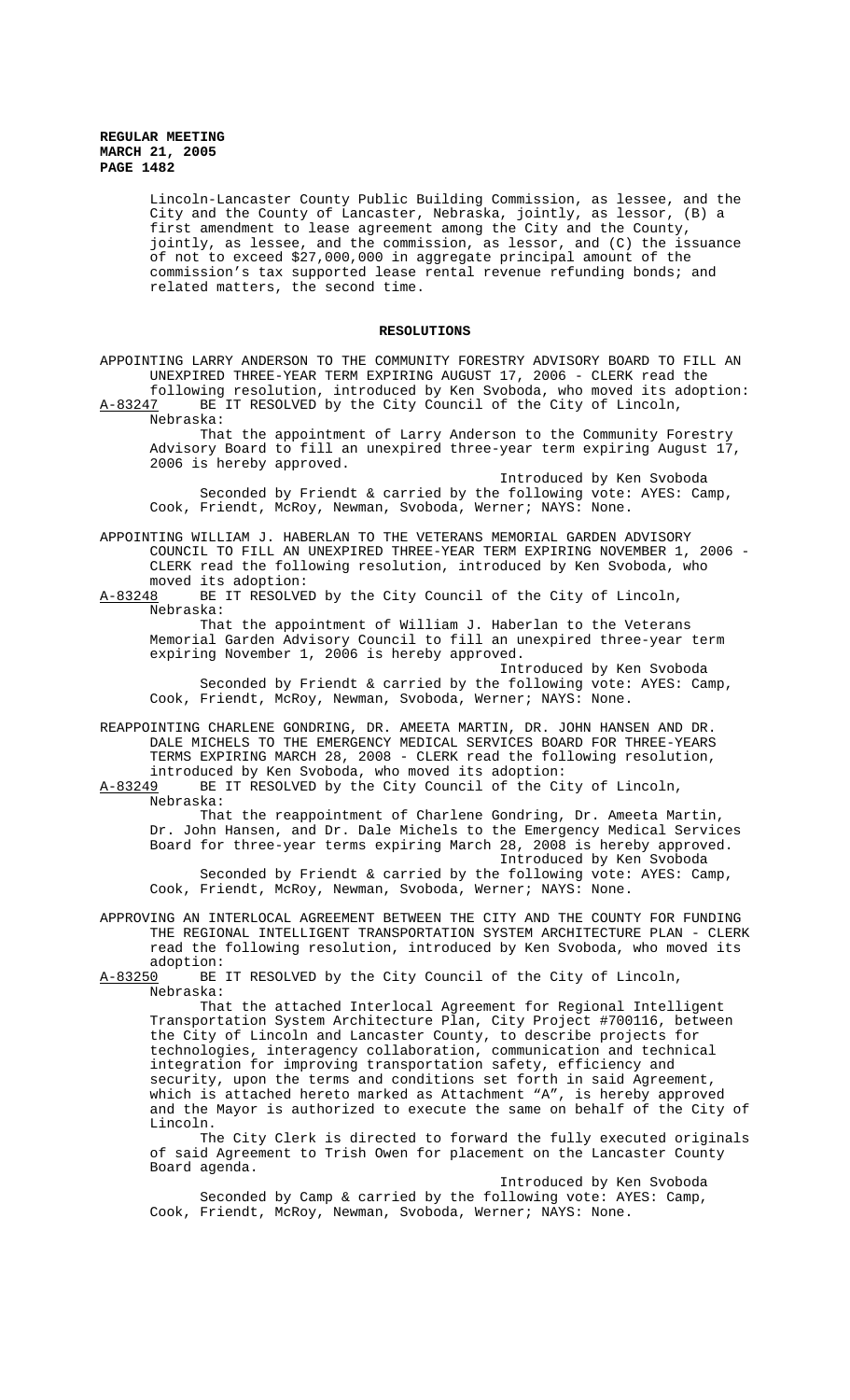APPROVING A CONTRACT INVOLVING THE EXPENDITURE OF MONEY FROM APPROPRIATIONS OF MORE THAN ONE YEAR FOR THE BEAL SLOUGH RELIEF TRUNK SEWER - PHASE I PROJECT FOR THE LINCOLN WASTEWATER SYSTEM - PRIOR to reading:

CAMP Moved to Withdraw Bill No. 05R-58.

Seconded by Friendt & carried by the following vote: AYES: Camp, Cook, Friendt, McRoy, Newman, Svoboda, Werner; NAYS: None. The ordinance, having been **WITHDRAWN**, was assigned the File **#38-4498** & was placed on file in the Office of the City Clerk.

APPROVING A CONTRACT INVOLVING THE EXPENDITURE OF MONEY FROM APPROPRIATIONS OF MORE THAN ONE YEAR FOR THE WEST O TRUNK SEWER EXTENSION PROJECT FOR THE LINCOLN WASTEWATER SYSTEM - CLERK read the following resolution, introduced by Ken Svoboda, who moved its adoption:

A-83251 WHEREAS, The City of Lincoln desires to enter into contract(s) for the wastewater project that provides for construction of the West 'O' Trunk Sewer Extension Project for the Lincoln Wastewater System.

WHEREAS, said contract, will involve the expenditure of money from appropriations of more than one year, and Article VII, Section 3 of the Charter of the City of Lincoln provides that no such expenditure of money from appropriations of more than one year shall be valid unless approved by resolution of the City Council.

NOW, THEREFORE, BE IT RESOLVED by the City Council of the City of Lincoln, Nebraska:

That the Mayor is authorized to execute a contract between the City and the recommended, lowest bid contractor for construction of the West 'O' Trunk Sewer Extension Project for the Lincoln Wastewater System.

AND FURTHER, BE IT RESOLVED by the City Council that the Mayor is authorized to execute a contract between the City and HDR, Inc. to provide construction phase services for this Wastewater System construction project.

The City Clerk is directed to return one fully executed copy of this Resolution to Steve Masters, Public Utilities Administrator, one for department records.

Introduced by Ken Svoboda Seconded by Friendt & carried by the following vote: AYES: Camp, Cook, Friendt, McRoy, Newman, Svoboda, Werner; NAYS: None.

APPROVING A TRANSFER OF APPROPRIATIONS IN THE AMOUNT OF \$25,000.00 FROM CONTINGENCY, GENERAL FUND, ACCOUNT 18001.9200 TO STARTRAN

FLEET/TRANSFERS IN, ACCOUNT 79500.9100 FOR THE RIDE FOR FIVE PROGRAM - CLERK read the following resolution, introduced by Terry Werner, who moved its adoption:<br>A-83252 BE IT RESOLVE

BE IT RESOLVED by the City Council of the City of Lincoln, Nebraska:

That a transfer of appropriations in the amount of  $$25,000.00$  from Contingency, General fund, Account 18001.5989 <u>to</u> StarTran Fleet/City Operating Subsidy, Account 79500.9130, for funding the Ride For Five Program, is hereby approved and the Finance Director is authorized to make such transfer upon passage of this resolution.

Introduced by Terry Werner Seconded by Friendt & carried by the following vote: AYES: Camp, Cook, Friendt, McRoy, Newman, Svoboda, Werner; NAYS: None.

### **PETITIONS & COMMUNICATIONS**

SETTING THE HEARING DATE OF MONDAY, APRIL 4, 2005 AT 1:30 P.M. FOR THE APP. OF KWIK SHOP, INC. DBA KWIK SHOP #618, 620 632, 634, 635, 637, 646, 650, 662, 663 FOR A CLASS D LIQUOR LICENSE AT 4750 CALVERT ST., 1111 N. COTNER BLVD., 5900 FREMONT ST., 2940 N.  $14^{TH}$  ST., 2330 N.  $1^{ST}$  ST., 2710 W ST., 3301 HOLDREGE ST., 5600 HOLDREGE ST., 2040 S. 56<sup>TH</sup> ST., 4400 CORNHUSKER HWY. - CLERK read the following resolution, introduced by Jon Camp, who moved its adoption:<br>A-83253 BE IT RESOLVED by the C

A-83253 BE IT RESOLVED by the City Council, of the City of Lincoln, that a hearing date is hereby set for Mon. April 4, 2005 at 1:30 p.m. or as soon thereafter as possible in the City Council Chambers, County-City Building, 555 S. 10<sup>th</sup> St., Lincoln, NE, for App. of Kwik Shop, Inc. dba Kwik Shop #618, 620, 632, 634, 635, 637, 646, 650, 662, 663, for a Class D liquor license at 4750 Calvert St., 1111 N. Cotner Blvd., 5900 Fremont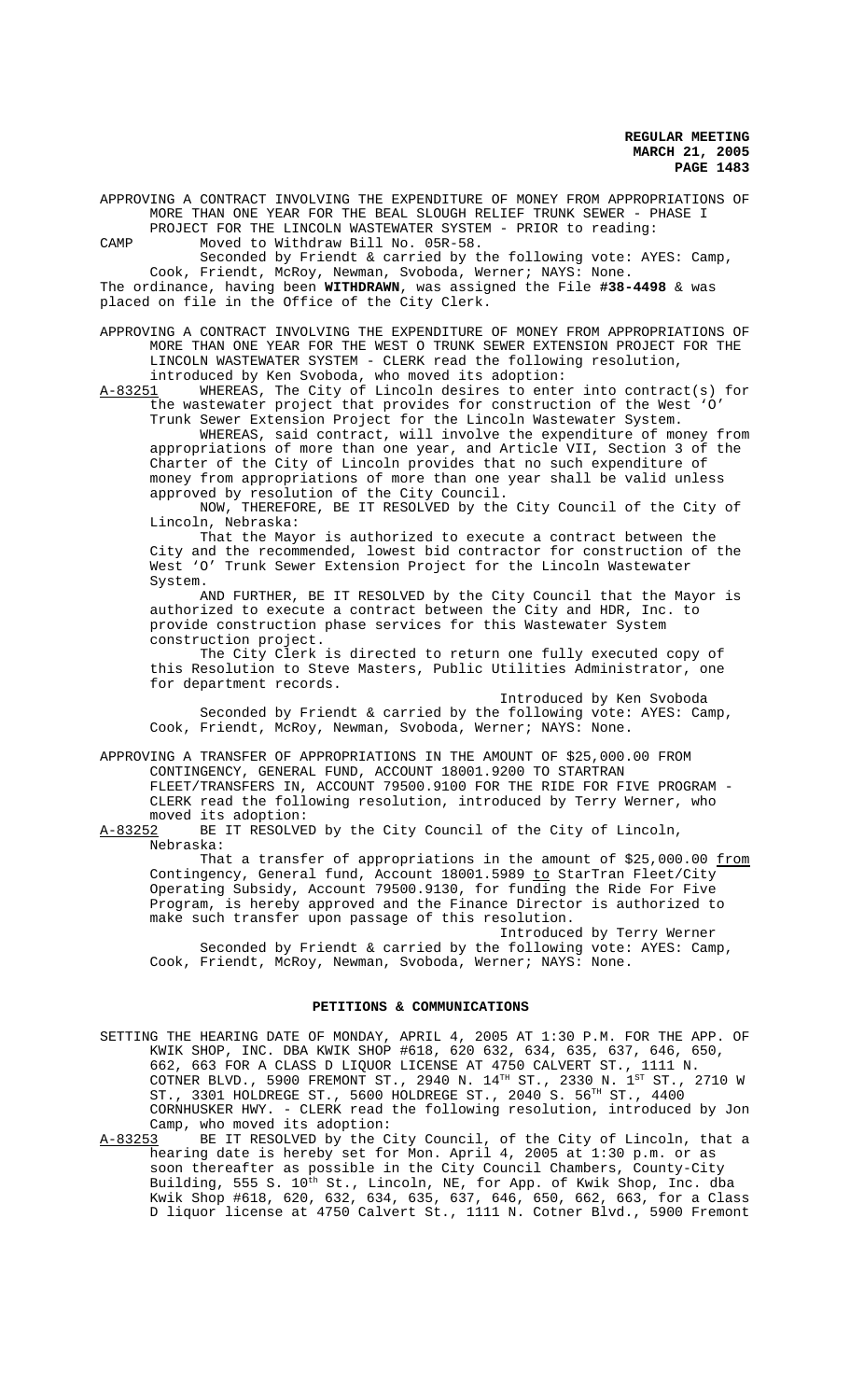St., 2940 N.  $14^{\text{th}}$  St., 2330 N.  $1^{\text{st}}$  St., 2710 W St., 3301 Holdrege St., 5600 Holdrege St., 2040 S. 56th St., 4400 Cornhusker Hwy. If the Police Dept. is unable to complete the investigation by said time, a new hearing date will be set. Introduced by Jon Camp Seconded by Cook & carried by the following vote: AYES: Camp, Cook, Friendt, McRoy, Newman, Svoboda, Werner; NAYS: None. THE FOLLOWING HAVE BEEN REFERRED TO THE PLANNING DEPT.:

Change of Zone 05018 - App. of Ron Tonniges from AGR Agricultural to R-3 Residential District at SE of S. 84<sup>th</sup> Street and Old Cheney Road.

- Change of Zone 05021 App. of University Place Community Organization from R-6, R-5, and R-4 Residential Districts and B-3 Commercial District to R-5, R-4, & R-2 Residential Districts on property located between Cleveland Avenue and Huntington Avenue from 46<sup>th</sup> to 77<sup>th</sup> Streets; between Madison Avenue and Adams Street from  $49^{th}$  to  $56^{th}$ Streets; and between Garland and Huntington Streets from 48<sup>th</sup> to 56<sup>th</sup> Streets.
- Special Permit 05011 App. of Ron Tonniges, Vintage Hills Addition Community Unit Plan for approx. 28 single family dwelling units, 10 attached single family units and 3 outlots with requests to waive the preliminary plat process, to grant the Planning Director authority to approve an administrative final plat that conforms to the CUP even though there are public streets and roadways, setbacks, radial lot line & sidewalks on property located SE of S.  $84^{\text{th}}$  Street and Old Cheney Road.

Special Permit 05012 - App. of the Noodle Shop, Co. for the authority to sell alcoholic beverages on the premises located at 2801 Pine Lake Road. Special Permit 05013 - App. of Rosasco Properties, Inc. for a private

dance studio located at S. 56<sup>th</sup> Street and Thompson Creek.

Special Permit 05014 - App. of Dave R. Sutko to sell alcoholic beverages for consumption on and off the premises on property located at 2300 Judson Street.

#### **REPORTS OF CITY OFFICERS**

- CLERK'S LETTER AND MAYOR'S APPROVAL OF ORDINANCES AND RESOLUTIONS PASSED BY COUNCIL ON MARCH 14, 2005 - CLERK presented said report which was placed on file in the Office of the City Clerk.
- INVESTMENT OF FUNDS FOR THE WEEK OF MARCH 7 THRU MARCH 11, 2005 CLERK read the following resolution, introduced by Jon Camp, who moved its adoption:
- A-83254 BE IT HEREBY RESOLVED BY THE CITY COUNCIL, of the City of Lincoln, Nebraska:

That the attached list of investments be confirmed and approved, and the City Treasurer is hereby directed to hold said investments until maturity unless otherwise directed by the City Council.

Introduced by Jon Camp Seconded by Cook & carried by the following vote: AYES: Camp, Cook, Friendt, McRoy, Newman, Svoboda, Werner; NAYS: None.

REPORT FROM CITY TREASURER OF CASH ON HAND AT THE CLOSE OF BUSINESS FEBRUARY 28, 2005 - CLERK presented said report which was placed on file in the Office of the City Clerk. **(5-21)**

# ORDINANCES - 1<sup>ST</sup> READING

REPEALING ORDINANCE NO. 18398 CREATING SANITARY SEWER DISTRICT NO. 1180 IN SOUTH FOLSOM STREET AND WEST SOUTH STREET, SOUTH APPROXIMATELY 1250 FEET DUE TO CONSTRUCTION COSTS EXCEEDING THE ESTIMATED COST BY MORE THAN 25% - CLERK read an ordinance, introduced by Jon Camp, an ordinance repealing Ordinance No. 18398 which created Sanitary Sewer District No. 1180, which Sanitary Sewer district included all that portion of South Folsom from West South Street, south approximately 125 feet  $=/-$ ; Lot 210, 211, 153 and 155 Irregular Tract all in the Southeast Quarter of Section 34, Township 10, Range 6 east of the Sixth Principle Meridian, in the City of Lincoln, Lancaster County, Nebraska describing the benefitted property and providing for the payment of the cost thereof, the first time.